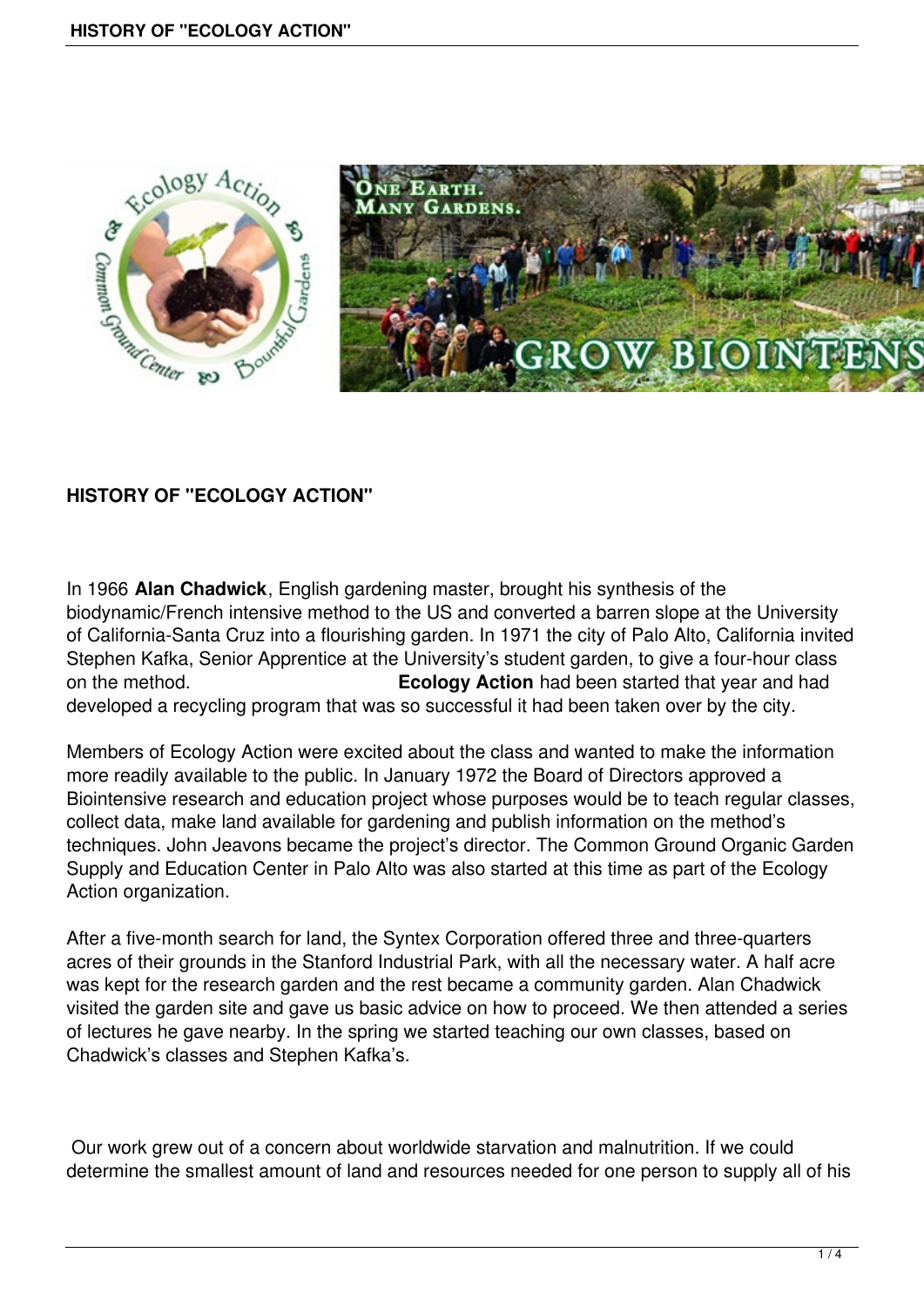or her needs in a sustainable way, we might have a personal solution to these challenges. In 1974 we published the first edition of what has become How to Grow More Vegetables, Fruits, nuts, Berries, Grains and Other Crops than you ever thought possible on less land than you can imagine, (HTG) based on our research. The same year we sent out inquiries to 200 alternative technology organizations around the world, offering our materials. The only response at that time came from Dr. Seshadri of the Murugappu Chettiar Research Center in India. After the method was tried out by village women, it was reported: "This method can be taught to people with no previous experience of vegetable growing. They can produce good yields with locally-available resources in poor soils."

1980 was the garden's last year in Palo Alto. Syntex now needed the space. But while the garden was still functioning, a University of California graduate student in soil science tested the beds. He found an unexpected accelerated rate of humified carbon buildup, a process that normally takes hundreds of years. A search began for a rural site for the research garden that would also be the headquarters for Ecology Action.

In 1982 we moved to a site near Willits, California, with conditions for a garden similar to those experienced by farmers in much of the world: steep, rocky, with heavy winter rains, prolonged summer droughts, and a short growing season.

In retrospect, the years from 1976 to 1984 laid a firm foundation for the expansion and outreach that has marked our work ever since. Two revised and expanded editions of HTG were published, as well as many booklets based on our research. HTG was translated into Spanish, French and German. Gardensong, a video based on Alan Chadwick and the projects he inspired, was aired many times on PBS-TV, and magazines printed articles about our work, resulting in thousands of inquiries. An apprenticeship program was started. Bountiful Gardens, a mail-order supply service for essential seeds, books and garden supplies, was launched. We co-sponsored the Third International Conference on Small-Scale and Intensive Food Production in 1981, which drew 100 participants from 14 countries around the world, including China. Polly Noyce, Carol Vesecky and Sandra Mardigian, soon to play important roles, became acquainted with Ecology Action.

In 1984 the Biointensive method began to catch on globally. Juan Manuel Martinez, who was director of the Menos y Mejores project in one of the poorest areas of Mexico, chose the Biointensive system to teach to villagers after reading the Spanish translation of HTG. As a result of this five-year project, 2,000 Biointensive growing beds were established in 67 villages in the area and hunger and malnutrition were significantly reduced. Polly Noyce, on a trip to Kenya, bought a former boys' school four hours north of Nairobi and offered it to Ecology Action as a site for a Biointensive project. Ecology Action's Board approved the idea and the Manor House Agricultural Centre was started, with a two-year program for training high school graduates in Biointensive agriculture and other alternative technology methods. The Peace Corps started using the French translation of HTG in Togo, West Africa, and has been using it and other translations ever since. In 1986 Julian Gonsalves, who had attended the 1981 conference, worked for the International Institute of Rural Reconstruction in the Philippines. He helped establish the Biointensive Gardening Project, which initiated 300 Biointensive growing beds on the island of Negros as part of a UNICEF project for malnourished children.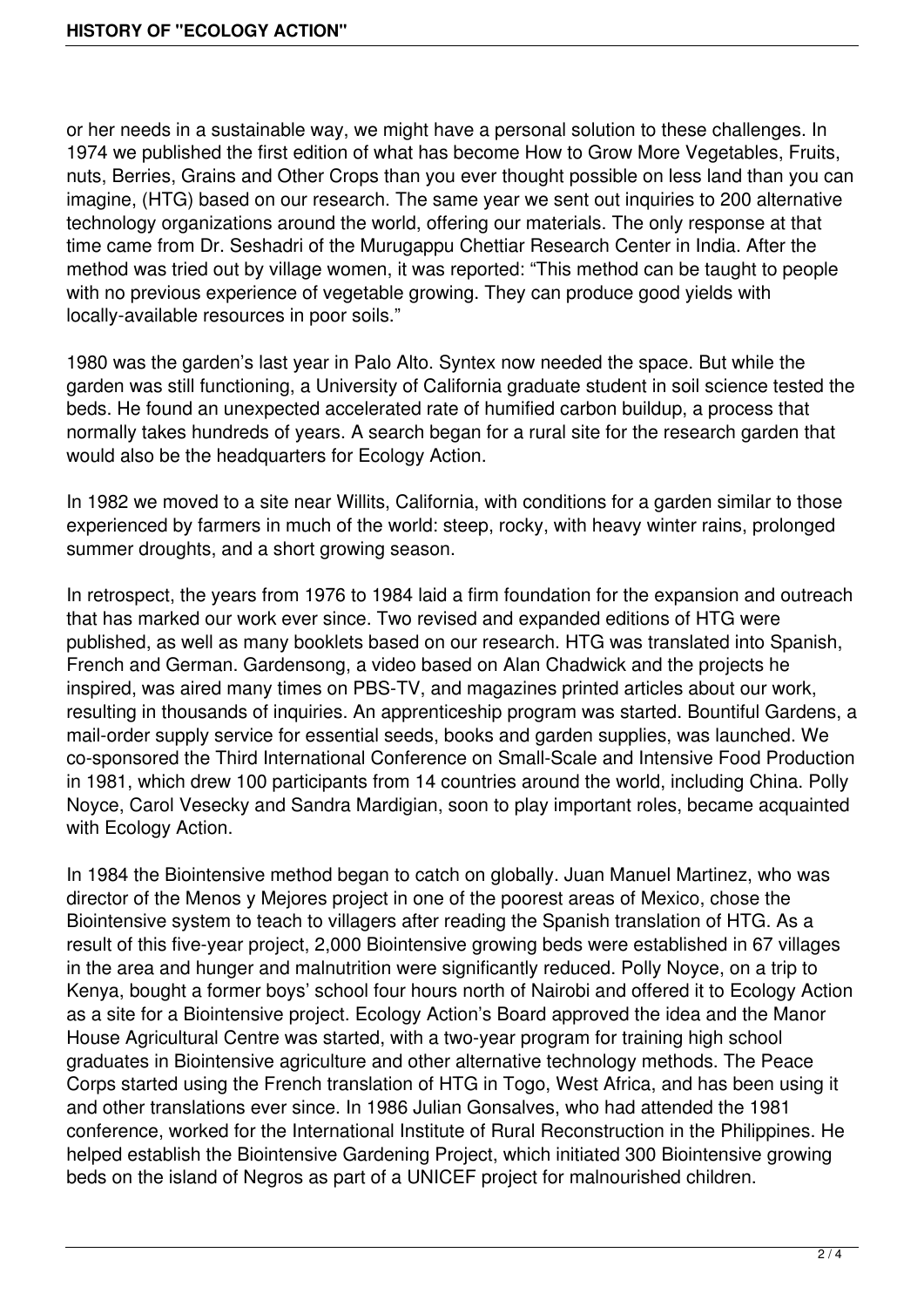In 1987 Sandra Mardigian, who had lived in Kenya and was concerned about the marginal conditions under which rural villagers lived, began a two-year correspondence with Manor House. She started Kilili Self-Help Project, which in 1989 began sending groups of farmers to Manor House for one-week trainings in Biointensive agriculture.

From 1985 through 1989 we published several more books and many booklets. A PBS video, "Circle of Plenty," about our work, was taped and broadcast nationwide. Articles appeared in major magazines. Ecology Action staff made two teaching trips to Mexico and Juan Manuel Martinez came to the Willits Mini-Farm for advanced training. At that time he and John Jeavons strategized the further dissemination of Biointensive mini-farming throughout Mexico and all of Latin America. In 1989 the first five-day workshop was held at the Willits site with participants from the US and Mexico. In 1987 Carol Vesecky took Ecology Action materials to distribute to contacts in Russia. In 1989 the first five-day workshop was held at the Willits site with participants from the US and Mexico.

1990 was the beginning of an ongoing series of workshops—many training people from other countries—which have continued to this time. That year nine gardeners from Russia attended a 5-day workshop given by Ecology Action at Stanford University. Ecology Action staff gave two more workshops in Mexico. 1993 saw the inauguration of our Three-Day Workshops. As of the beginning of 2005, 1,413 people from 46 states and 24 countries have been trained in these workshops. Fernando Pia was a participant at one in San Diego in 1993. An agricultural extensionist from Argentina, Fernando had been looking for ways to encourage small-scale sustainable agriculture in his area of Patagonia. When he returned home he started CIESA and spent the next 3 years researching the growing of crops using Biointensive. Since then, Fernando has given regular trainings in Argentina and Chile and has also trained people in Peru and Bolivia.

In 1992 Juan Manuel Martinez started ECOPOL, a non-profit organization that has been actively working to spread Biointensive throughout Mexico and Latin America. In 1993, Ecology Action published the Russian translation of HTG, which had been facilitated by Carol Vesecky. In order to help distribution of the book in the Former Soviet Union, she started the non-profit Biointensive for Russia. In the years since, the organization has facilitated workshops that have trained people in Russia, Siberia and Uzbekistan.

In 1994 Ecology Action started training six-month interns, many of whom are now directing significant Biointensive projects in other countries. During the last half of the 1990s Ecology Action inaugurated a Teacher Training and Certification Program to teach teachers who will teach other teachers, who will, in turn, teach beginning practitioners. Also, because the term biointensive has come into such general usage, we initiated the term GROW BIOINTENSIVE—somewhat like a brand name—to distinguish the system we have been developing for more than three decades.

In 2000, in order to promote sustainable agriculture and help GROW BIOINTENSIVE become better known in academic and scientific circles, we presented the "Soil, Food and People" Conference at U.C.-Davis. Over 200 people attended, ranging from university professors to farmers to directors of Biointensive projects, as well as members of the general public.